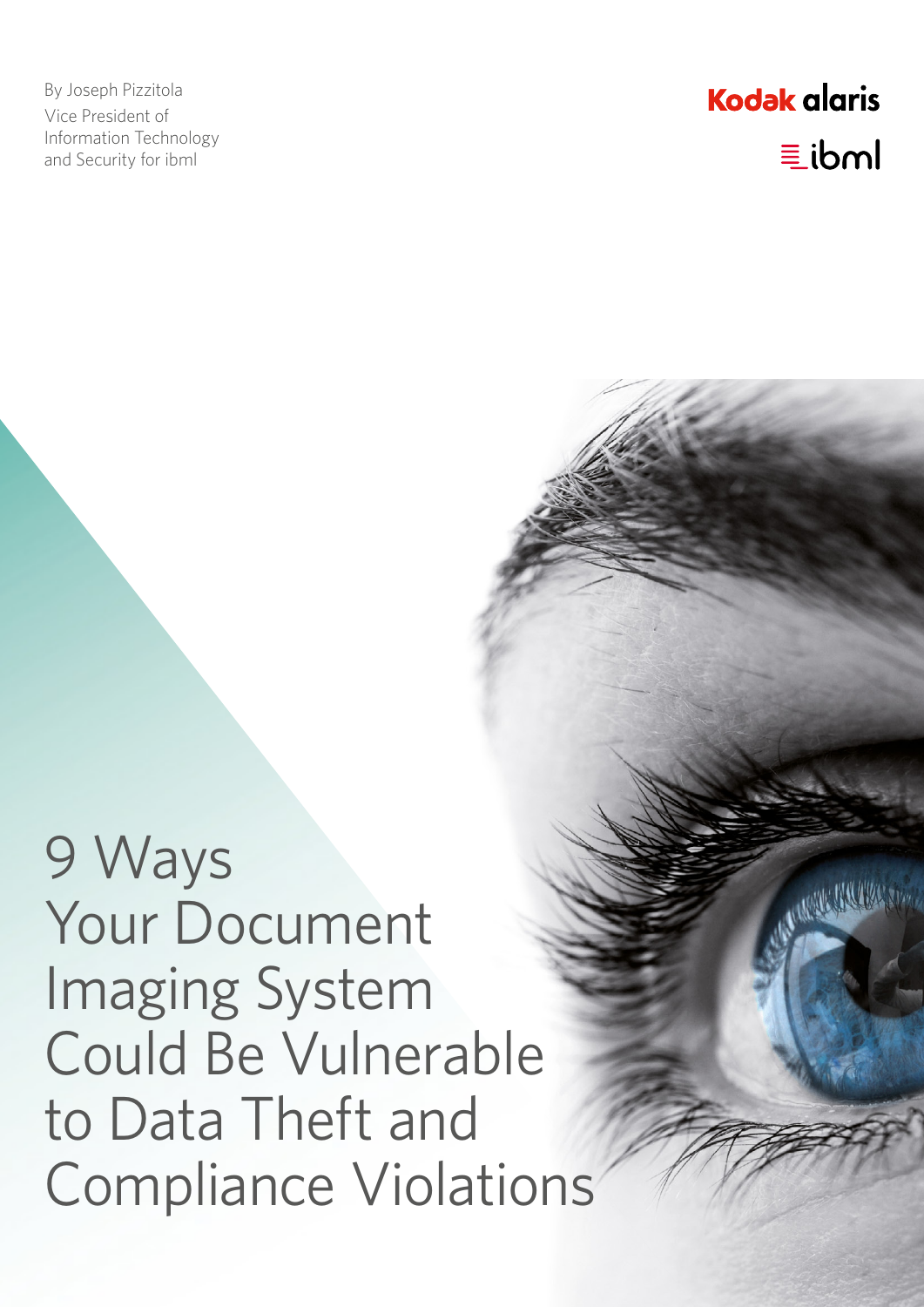Concerned organizations focus on sensitive information stored in the databases underlying their operations.

**Yet most organizations are not aware that their document imaging process could leave them open to data theft and compliance violations.**

**The security of information assets is increasingly on the corporate agenda. Massive data leaks and lost patient records grabbed headlines in the past year and served as a wake-up call to many organizations.**

For 60 percent of the largest organizations, the potential impact of a data leak would be "high," and for 13 percent of these organizations, a data leak would be "disastrous," according to AIIM's report, "Capitalizing on Content: A Compelling ROI for Change." The average cost of a data breach within the United States has risen to approximately \$7.2 million, according to the Ponemon Institute, who also reported that a staggering 43 percent of companies experienced a data breach in 2014. That is up 10 percent from the year before.

Increasing regulations and standards for managing information are raising the stakes even higher as companies found in violation could face millions of dollars in fines and even a potential shutdown. Recently, a U.S. federal appeals court ruled that the Federal Trade Commission (FTC) now has the power to sue companies that employ poor information technology security practices for personal information.

Concerned organizations focus on sensitive information stored in the databases underlying their operations. Yet most organizations are not aware that their document imaging process could leave them open to data theft and compliance violations. This white paper details nine security vulnerabilities in a typical imaging system and shows how an advanced capture solution can uniquely address them.

### *The Situation*

The majority of organizations see ensuring the privacy of their customer data (67 percent) and compliance with government and industry regulations (65 percent) as absolutely essential, according to organizations surveyed for AIIM's 2013 report, "Information Security for the Modern Enterprise".

Twenty-seven percent of organizations say that customer information is their most important information asset, according to AIIM's "Information Security for the Modern Enterprise" report. But other information types also hold significant value to the organizations surveyed by AIIM, including: intellectual property (20 percent), financial records (16 percent), and project documents (15 percent).

 Complicating matters are the increasingly stringent (and extremely punitive) regulations and standards for managing information. There are more than 14,000 federal, state and industry laws, standards and regulations on the management of information, according to Cadence Group.

#### **Some of the key regulations that impact document-centric processes include:**

- Health Insurance Portability and Privacy Act 1996 (HIPAA)
- Payment Card Industry Data Security Standard 2004 (PCI-DSS)
- Federal Information Security and Management Act 2002 (FISMA)
- The Affordable Healthcare Act 2010 • Dodd–Frank Wall Street Reform and
- Consumer Protection Act 2010 • Bank Secrecy Act (BSA)
- Gramm-Leach-Bliley Act (GLBA)
- Sarbanes-Oxley (SOX)
- Defense Information Systems Agency (DISA)

It is no wonder that more than 30 percent of organizations identify compliance and risk as the most significant business driver of document and records management projects, according to AIIM's 2015 report, "Industry Watch: ECM Strategic Decisions".

### *The Problems*

When it comes to protecting information, 49 percent of organizations believe that unauthorized access by staff is the area of largest concern, according to AIIM's 2013 report. Perimeter security such as firewalls and the like do not provide any protection against an in-house threat. In an attempt to secure their internal data, organizations are deploying a multitude of techniques, the most prevalent of which are permissions and access control (94 percent), anti-virus/ malware tools (91 percent), strong passwords (84 percent) and perimeter security (76 percent), AIIM's research found. However, a typical document imaging system can create nine vulnerabilities that increase the potential for data theft and violations of information management regulations:

**1. Prying eyes:** In most scanning environments, operators are required to have network or file system rights to the location where images are written, opening the door for an operator to read information outside the scanning application that contains sensitive information.

**2. Poor visibility into operator activities:** Antiquated and frequently fragmented document imaging systems make it difficult to track the activities of operations staff. This allows unauthorized access or distribution of sensitive data to go undetected. And keep this mind: 17 percent of organizations see staff bypassing the security restrictions placed on them, according to AIIM's 2013 report, "Information Security for the Modern Enterprise".

**3. Log files written to a hard drive:** Highprofile data breaches reaffirm that the threat from data thieves is both persistent and pervasive. A key tool in recognizing security breaches is the humble log file – a standard feature in almost every operating system, application, server platform and software. Diligent monitoring of batch log files helps mitigate or prevent security breaches. Unfortunately, most document imaging systems write batch log files to the local hard drive of the scanner host PC, making them difficult for network administrators to monitor.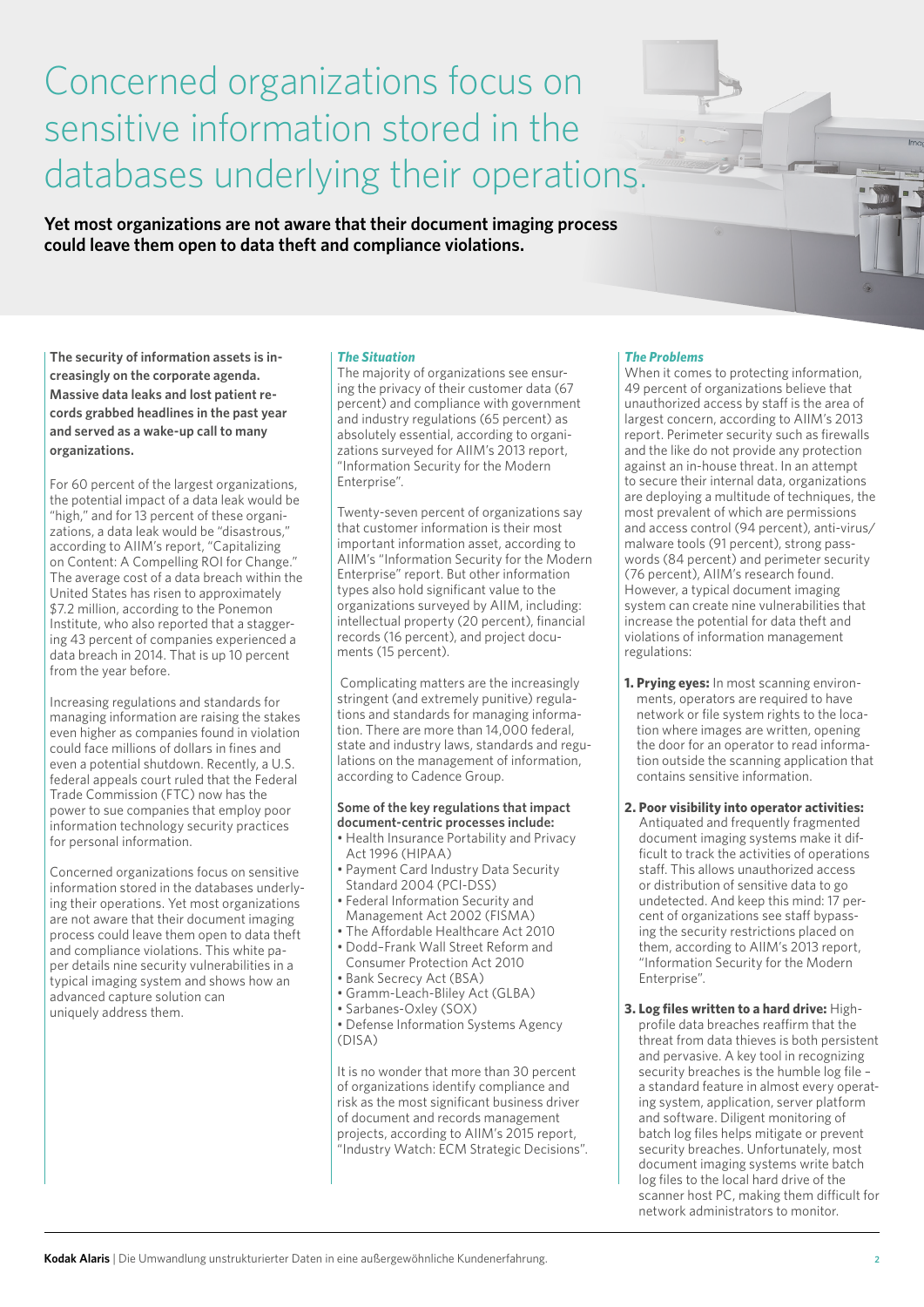Complicating matters are the increasingly stringent (and extremely punitive) regulations and standards for managing information.

**There are more than 14,000 federal, state and industry laws, standards and regulations on the management of information.**

- **4. Sensitive information contained in log files:** The log files can contain sensitive data such as MICR information from checks, optical character recognition (OCR) and intelligent character recognition (ICR) results, and other data that was extracted in real-time from the scan client. This data can be a tantalizing target for thieves. Consider an organization that is capturing data from medical records. The Identity Theft Resource Center reports that the healthcare sector has had the most reported breaches three years in a row, and represented 42.5 percent of all breaches in 2014. In fact, the personal health information of nearly 120 million Americans has been compromised since the 2009 Breach Notification Rule took effect as part of the federal Health Information Technology for Economic and Clinical Health (HITECH) Act, according to multiple studies. Against this backdrop, it makes no sense to leave sensitive data out in the open in log files.
- **5. Images written to a local hard drive:** Most scan clients write images to the scanner's local hard drive prior to writing the data to a network file repository. Some products even store an entire batch of images prior to copying them over the network and deleting the local copy. Other products delete images one at a time as they are written to the network. In most cases, the deleted images are recoverable using standard data recovery tools, creating data-security vulnerabilities since recovered images may be used or distributed for nefarious purposes.
- **6. Locally stored "training" images:** Most document capture solutions require a set of images to "train" the system as part of the document classification and recognition set-up. The problem is that most capture systems store these "training" images on the local hard drive of the scanner's host PC, potentially leaving sensitive data vulnerable to data-thieves.
- **7. Unencrypted data:** One question that always comes up after a security breach is whether the system's disks were fully encrypted. Encryption is mandatory under MA Privacy Law 201 CMR 17 and under PCI DSS on any computer containing Personal Identifiable Information (PII) and/or credit card data. Yet many organizations have yet to make the leap to full disk encryption; this is especially true with typical document imaging systems, which have lagged behind due to performance problems.
- **8. No encryption while data is in motion:** Few document imaging systems encrypt information as it travels between the scanner, the post-scan indexing, validation and quality control workstations, and the image and database servers, leaving it vulnerable to data-thieves.
- **9. Poor security management:** Many document imaging systems require manual processes for network administrators to review the security settings of scanning and document capture devices and software. This is a hassle for the administrator and can lead to less-frequent security configuration reviews, which puts security and compliance at risk. Manual processes also do not provide a comprehensive view of the network.

Any one of these security and compliance vulnerabilities puts sensitive information at risk. Together, they create an environment that puts the entire organization at risk of a catastrophic event.

# *The Solution*

A secure advanced capture solution will incorporate processes and safeguards that uniquely address the information security and regulatory compliance vulnerabilities of the imaging systems described above.

- **1. "Impersonation":** The ability to write data to a network with a different user account than the one used by the scanner operator. This eliminates operator access to the network file store, and ensures that operators only access images through the capture platform.
- **2. Audit logging:** Log files are an excellent way to monitor the health and operation of a document scanning system. Advanced scanning and document capture solutions support detailed audit logging to a customer's syslog or database server, allowing for the tracking of every activity occurring within the document capture solution, including any data creation, deletion, change, or access. Audit log files are also critical for regulatory compliance.
- **3. Writing log files to a network:** Log files will do no good if a human being doesn't notice potential problems and act accordingly, to protect digital assets. That's why advanced capture systems allow batch log files to be written directly to a user's network, instead of to a local hard drive. Writing log files in a place where they are more likely to be monitored helps minimize the exposure and ongoing damage caused by intruders or unauthorized activities. Writing log files to the network also eliminates the chances of internal data-thieves covering their tracks by tampering with or destroying log files written to a local hard drive.
- **4. Sanitized log files:** Advanced document capture solutions sanitize log files so that no sensitive information is included in the logs, unwittingly leaving it vulnerable to data-thieves.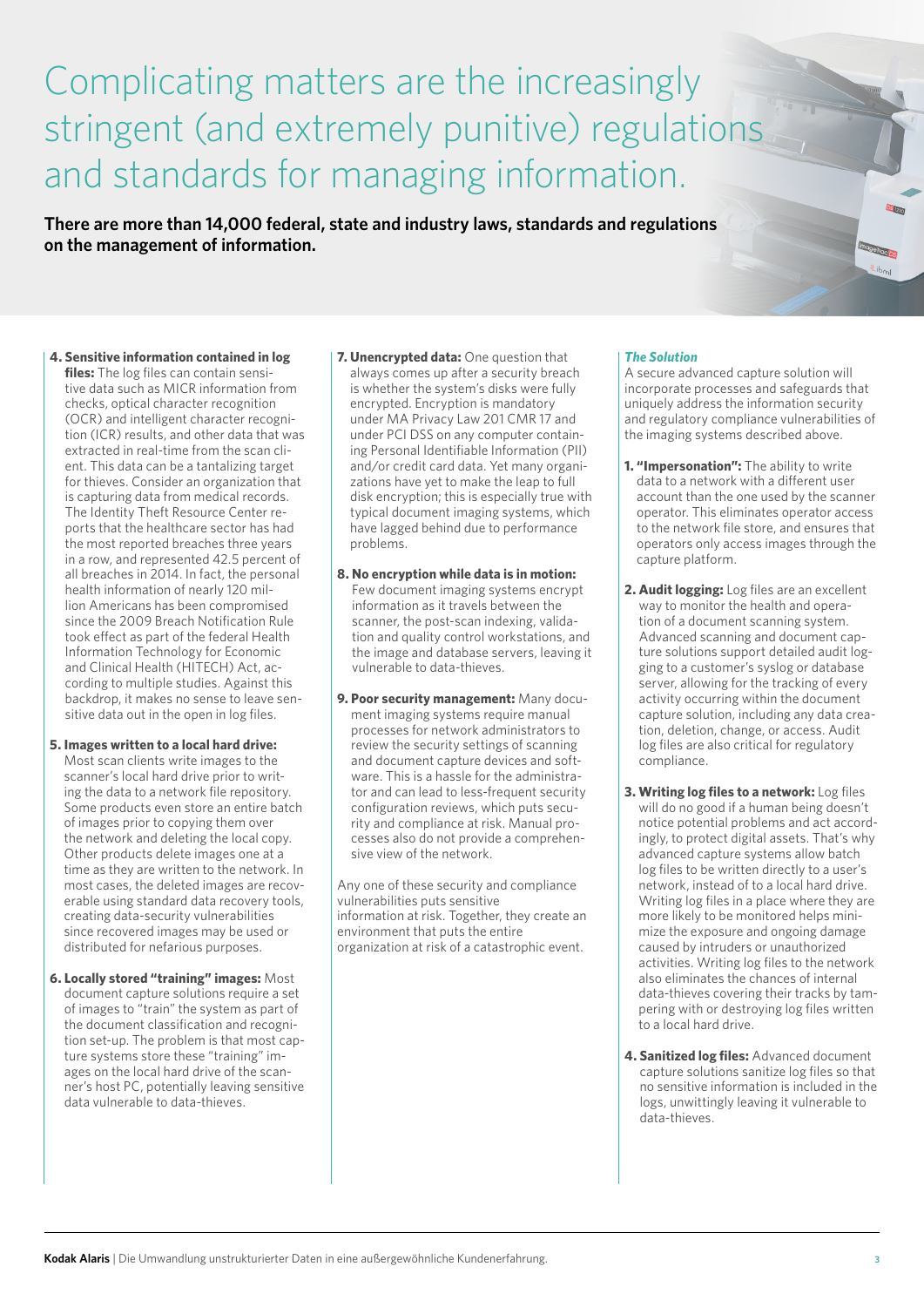A typical document imaging system can create nine vulnerabilities that increase the potential for data theft and violations of information management regulations.

- **5. No locally written images:** Temporary images will be stored only in memory prior to being written to the network store, eliminating the risk associated with writing sensitive information to the hard drive of the host PC.
- **6. "Training" images stored on the network:** "Training" images will be stored only on the network, providing a more secure and better controlled environment for sensitive data than the local hard drive of the scanner's host PC.
- **7. Support for full disk encryption:** Strong encryption algorithms automatically protect all data stored on the hard drives of PCs, without impacting system performance. Users can access the data via an authentication device, such as a password. This enables the system to retrieve the key that decrypts the disk. The enduser's IT and security staff can select and manage a full disk encryption technology that meets their regulatory and managerial requirements
- **8. Encryption of data-in-motion:** Advanced document capture solutions support industry standard transport-level encryption of network traffic between scanners, file servers, database servers, quality control workstations, and post-scan systems. Support for technologies like Internet Protocol Security (IPSec) provide for cryptographic security services such as network-level data integrity, data confidentiality, data origin authentication, and replay protection. The use of industry standards also allow the end-user's IT and security staff to determine and manage the configuration in accordance with their regulatory requirements.

**9. Security control panel:** Making the review of security settings as easy and comprehensive as possible helps ensure consistency and compliance, and saves significant time for network administrators and IT professionals. Advanced scanning and document capture solutions provide a security control panel that allows administrators to drill down and gain insights into users, activity, access rules, configurations and other information, and make adjustments.

In addition to these security safeguards, an advanced document capture solution will also have been analyzed by a reputable third-party audit service to identify potential security vulnerabilities in the program code, such as buffer overflows, process controls, and other exploitable data management weaknesses. Organizations concerned about these vulnerabilities should work only with a solutions provider who submits their software code to frequent security analysis. While this white paper has focused on creating a secure process for capturing new information on a day-forward basis, what about all the images captured in the past and archived in your systems of record? An advanced document capture solution will also identify personal information in stored documents and assist with the redaction of that information.



## **The Bottom Line**

Front page news of leaked customer data and lost patient records has sharpened the industry's focus over the past 12 months on the security and compliance elements of capturing information. Facing the possibility of fines, penalties, and negative impact to their reputation, organizations recognize that they need to work much harder to protect and preserve digital content. But antiquated document imaging systems create vulnerabilities that put organizations at risk of data theft and compliance violations. Advanced document capture solutions eliminate these vulnerabilities while aligning the document processing operation with the security and compliance goals of the enterprise.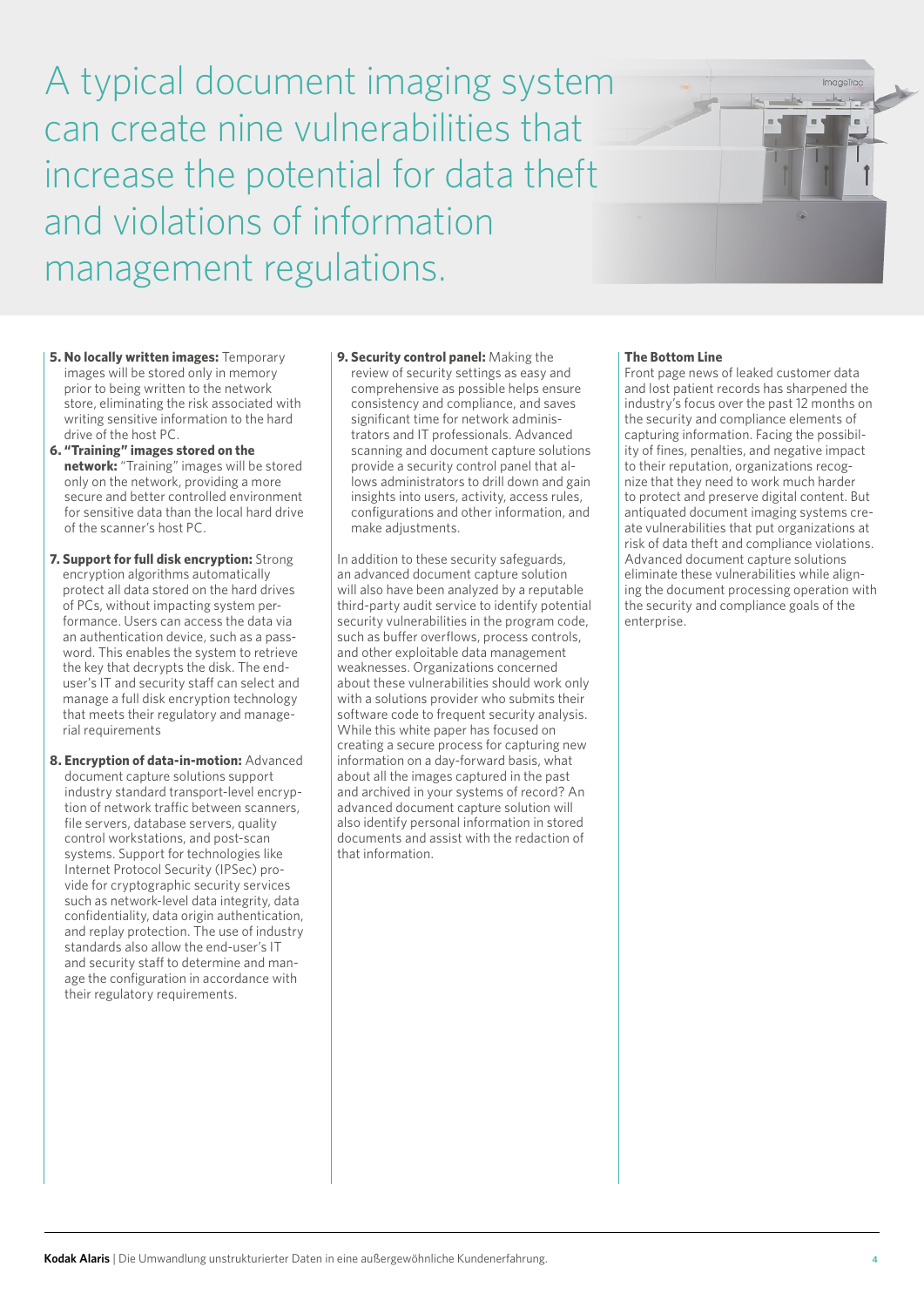# Is your document imaging system putting your organization at risk?.

system doesn't encrypt data

**Traditional document imaging systems can leave your organization vulnerable to data theft and compliance violations.**



security settings of scanning and document capture devices

and software.